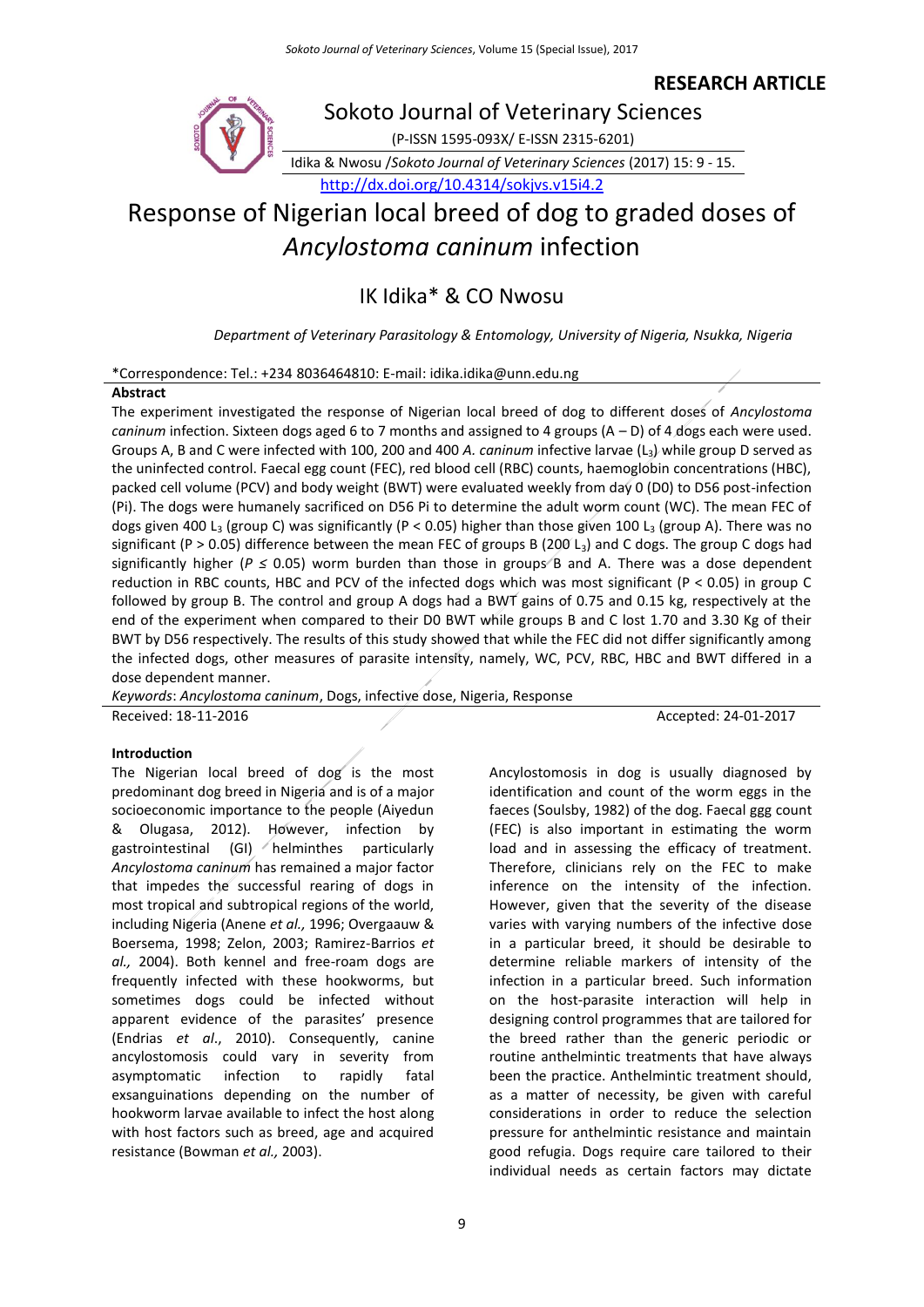more intensive monitoring and/or treatment for some whilst others may require a less aggressive approach (ESCCAP, 2010).

Hence, this study was designed to investigate the response of the Nigerian local breed of dog to varying doses of *Ancylostoma caninum* infective larvae. It is hoped that information from the study will improve our understanding of the dynamics of the infection in this breed and thus aid in the clinical assessment and management of hookworm disease in the breed. It is also believed that the ability to predict the intensity of the infection will enhance the effectiveness of anthelmintics in the dogs given that absorption, storage, presentation and efficacy of anthelmintics are influenced by worm burden (Junquera, 2014).

## **Materials and Methods**

### *Experimental animals*

A total of 16 non-castrate male dogs aged 6 to 7 months old and purchased from local markets around Nsukka were used in this study. They were identified with neck tags and body markings and kept in groups of two dogs per 1m x 1m x 1m metal cage which stood 0.4m off the floor. A detachable tray was placed at the bottom of each cage to collect voided urine and faeces. The animals were fed twice daily (morning and evening) with home-made food and supplemented with commercial dog feed (PEDIGREE®). Water was served *ad libitum* in stainless bowls. The dogs were kept under close observation for 2 weeks, during which daily observations of their clinical conditions were made. The faeces and blood of the dogs were examined on the day of experimental infection to ensure that they were free from blood and gastrointestinal parasites.

# *Isolation and preparation of the A. caninum inocula*

The infective *A. caninum* larvae used in this study were harvested from faecal cultures prepared using faeces collected from a donor dog which was infected with *A. caninum* that was isolated from a naturally infected dog*.* Larval inocula were prepared by diluting larval suspensions with distilled water to obtain the required concentration/number of  $L_3$  in 1 mL of suspension and the larvae administered orally using an improvised stomach tube.

## *Study design*

The dogs were assigned to four groups  $(A - D)$  of four dogs each on the basis of their body weights, after successful completion of the period of quarantine and health evaluation as earlier described. Each dog in groups A, B and C were experimentally infected orally with 100, 200 and

400 L3 of *A. caninum* respectively while those in group D served as the uninfected control. Faecal samples from the dogs were examined daily from day (D) 12 post infection until patency was observed in all the infected groups. Thereafter, faecal egg counts (FEC), body weights (bwt) and haematological parameters were evaluated weekly from the day of infection (D0) to D56 postinfection (Pi). The animals were sacrificed on D56 Pi and adult worm count determined.

## *Observation of clinical signs*

Physical examinations with emphasis on the general appearance and mood, colour of the visible mucous membranes, state of hydration of the skin and nature of the haircoat were carried out daily on each dog. Observations were also made daily on the appetite, consistency and colour of the faeces of each dog.

### *Faecal egg count*

Faecal examination for *Ancylostoma* eggs was done using floatation technique as described by CAPC (2015). Following patency, egg counts were determined twice-weekly for individual dogs up to D56 of the experiment using the modified McMaster technique as described by CAPC (2015).

### *Post mortem worm count*

The dogs were humanely sacrificed by intravenous injection of magnesium sulphate ( $MgSO<sub>4</sub>$ ) and the worm isolation and count determined as described by Sowemimo & Asaolu (2008b). The dogs were eviscerated with the stomach and intestine of each dog dissected out. Thereafter, the intestines were separated into the various segments; duodenum, jejunum, ileum, caecum and colon by ligation. Each of these segments was dissected out and placed into appropriately labeled containers before being cut open longitudinally. The contents of each segment were emptied into appropriately labeled containers by washing with a jet of tap water and gentle scrapping with a finger. All worms observed were picked out with a pair of forceps and washed in normal saline to remove adherent particles. Isolated worms were identified and counted. The percentage worm establishment was determined using the formular:  $\frac{Ad}{L_3}$  x 100 where Ad and L<sub>3</sub> represent the number of adult *A. caninum* recovered from a dog and the number of infective larvae administered to the dog, respectively.

#### *Determination of packed cell volume (PCV)*

The PCV of each dog was determined by the microhaematocrit method on D0 and weekly thereafter till D56 Pi.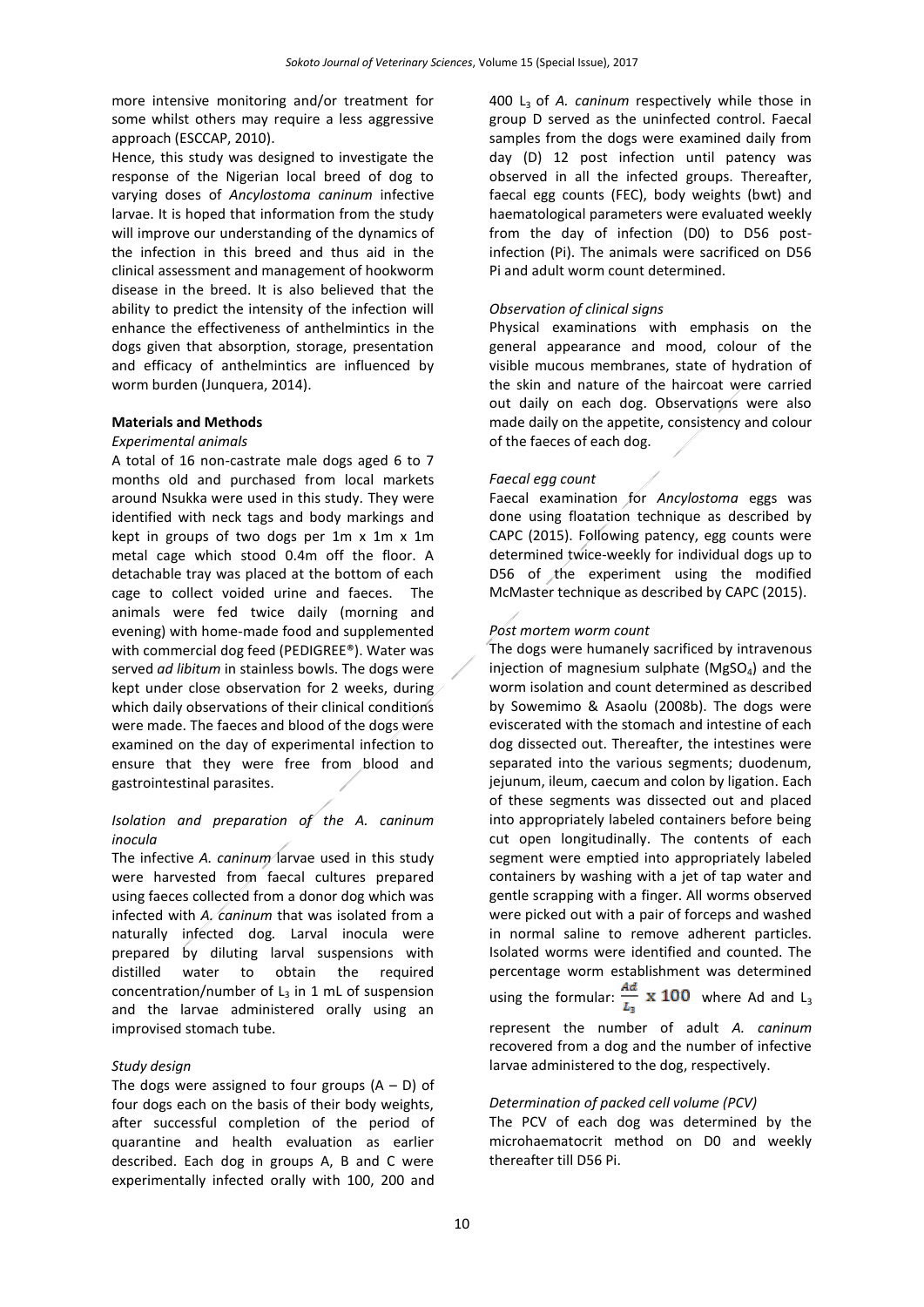#### *Red blood cell (RBC) count*

The number of circulating red blood cells per microlitre of blood was determined for each dog on D0 and weekly thereafter till D56 using the haemocytometer method.

## *Haemoglobin concentration (Hb)*

The Hb concentration (g/dL) of each dog was determined using the cyanomethaemoglobin method (Tietz, 1976) on D0 and weekly thereafter till D56.

#### *Body weight (Bwt)*

Each dog was weighed on D0 and weekly thereafter by placing them inside a pre-weighed basket placed on a weighing balance and the body weight recorded in kilogram.

### *Statistical analysis*

Data generated were analyzed using SPSS 15 for windows. Parameters recorded on more than a single day (Body weights, FEC, PCV, RBC and HBC) were analyzed by the Repeated Measures ANOVA in general linear model (GLIM) (Crawley 1993) while those generated on a single day (weight gain/loss and worm burden) were analyzed by one way ANOVA. Variant mean were separated by the Duncans multiple range test and probabilities (P) of 0.05 or less were considered significant

## **Results**

## *Clinical signs*

The dogs in groups A (100  $L_3$ ) and D (control) did not show any clinical signs suggestive of infection throughout the duration of the study. Mild diarrhea was however observed among dogs in groups B (200 L<sub>3</sub>) and C (400 L<sub>3</sub>) between days 18 and 20 post infection. Also pale mucous



**Figure 1**: Mean faecal egg count of Nigerian local breed of dogs infected with varying doses of *Ancylostoma caninum* infective larvae

membrane was observed among dogs in group C from D49 post infection till the end of the experiment. Both the infected and uninfected dogs had good appetite and were generally alert and in apparent good health throughout the experiment.

#### *Faecal Egg Counts (FEC)*

Figure 1 shows the mean FEC/gram of faeces of the dogs infected with the various doses of *Ancylostoma caninum* larvae. The pre-patent period of the worm as shown by the occurrence of hookworm eggs in the faeces was  $14.00 \pm 0.50$ days (range: 14 - 15 days). There were no significant differences (P > 0.05) among the FECs of all the infected groups from patency up to D35 post-infection (Pi). Thereafter, the mean FEC recorded for group C (400  $L_3$ ) became significantly (P < 0.05) higher than that recorded for group A  $(100 L<sub>3</sub>)$  up to the end of the experiment. Similarly, the mean FEC of dogs in group B was significantly (P < 0.05) higher than that of group A from D49 till the end of the experiment. Analysis of the FEC by repeated measure showed that the main effect of the doses of infection on the FEC was not significant ( $P > 0.05$ ). There was a highly significant (P < 0.05) effect of time on the FEC as the values increased significantly with time.

#### *Post mortem worm count*

The mean worm burdens  $\pm$  SEM of the dog are shown in Figure 2. Analysis by One-way ANOVA indicated that dogs given 400  $L_3$  (Group C) had significantly higher (*P ≤* 0.05) worm burden (142.4  $\pm$  35.4) than those given 200 L<sub>2</sub> (Group B: 71.5  $\pm$ 15.2) and 100  $L_3$  (group A: 42.0  $\pm$  9.6). Consequently, the percentage worm establishments were 42, 35.8 and 35.6% for



**Figure 2**: Mean worm counts of Nigerian local breed of dogs infected with varying doses of *Ancylostoma caninum* infective larvae and sacrificed at D56 Pi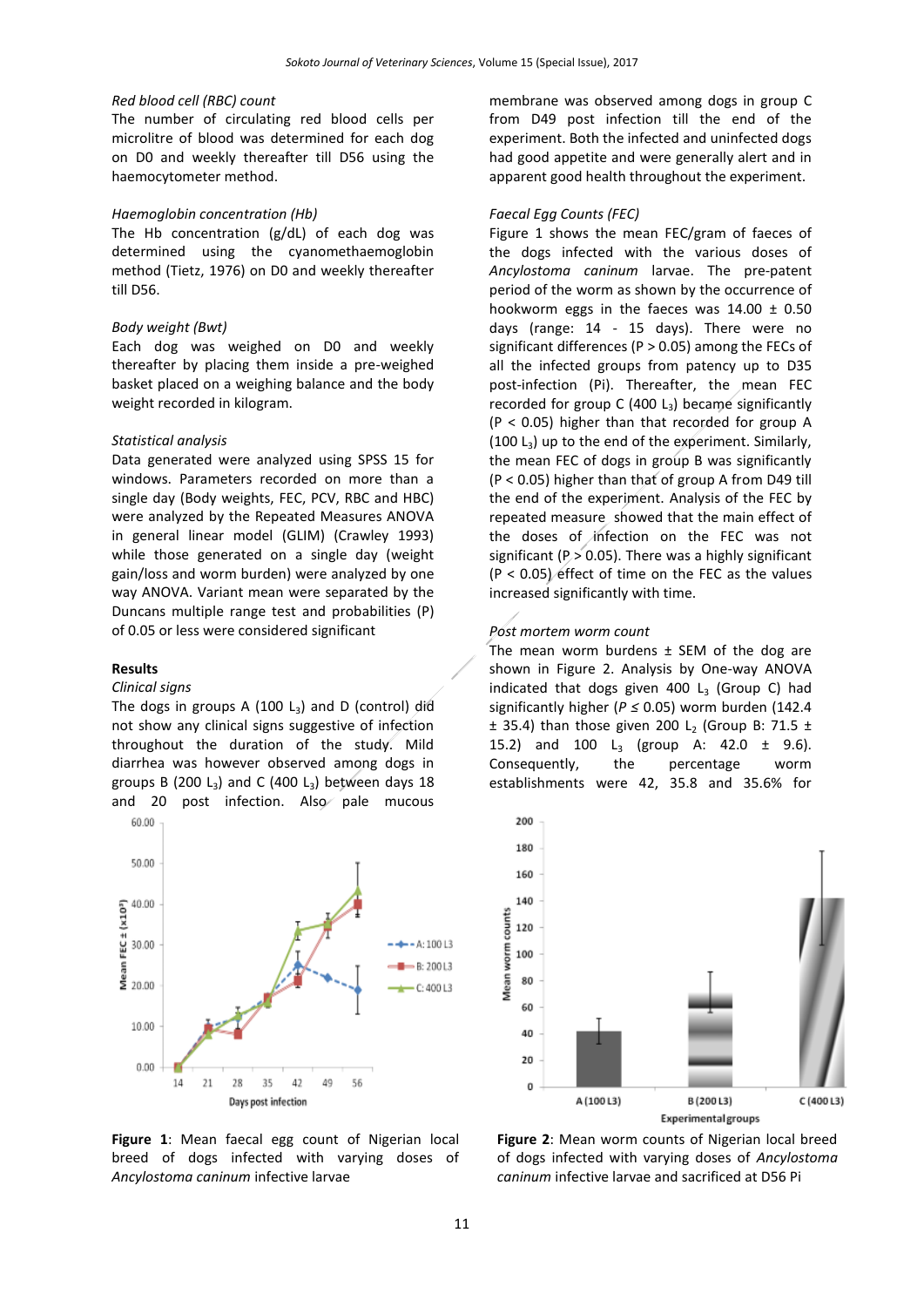

**Figure 3**: Sex of adult *Ancylostoma* caninum worms recovered from Nigerian local breed of dogs and their distribution along the digestive tracts

groups A, B and C respectively. Figure 3 shows the proportion of male and female worms recovered and their distribution in the gastrointestinal tracts (GIT). There was no significant (P  $> 0.05$ ) difference between the sexes of the worms recovered. Adult worms were recovered only from the small intestine but none from either the stomach or caecum of the infected dogs. On the basis of worm distribution in the small intestine, the majority of the worms resided in the Jejunum (91.4%) compared to either the duodenum (6.96%) or the ileum (1.67%).

#### *Packed Cell Volume (PCV)*

Figure 4 shows changes in the PCV of the control dogs and those infected with different doses of *Ancylostoma caninum* infective larvae. There were drops in the mean PCV of all the infected dog groups compared to the control. The drop in PCV was not significant ( $P > 0.05$ ) between the control and group A throughout the experiment compared to those of dogs in groups B and C that became significantly ( $P < 0.05$ ) lower than that of the control from D42 and 28 Pi respectively till the end of the experiment. The PCV of group C was also significantly ( $P < 0.05$ ) lower than those of groups A and B from D49 to the end of the study. Analysis by Rm ANOVA showed that the main effect of the infection on the PCV of the dogs was significant (P < 0.05) in group C but not in groups A and B.

#### *Red blood cell count*

The mean red RBC counts (x  $10^6$  per µl of blood) of the dog groups are shown in Figure 5. There was no significant ( $P > 0.05$ ) difference between the mean RBC counts of the control and groups B and C up to D42 Pi. Thereafter, the mean RBC counts of groups B and C dogs became significantly (P < 0.05) lower than that of the control up to the end of the



**Figure 4**: Mean packed cell volume (%) of Nigerian local breed of dogs infected with graded doses of *A. caninum* and their control

experiment. There was no significant ( $P > 0.05$ ) difference between the mean RBC counts of the control dogs and dogs in group A throughout the experiment. Analysis by rm ANOVA, fitting RBC counts as the dependent variable revealed that the infection had a significant (P < 0.05) dose dependent effect on the RBC counts of the dogs with the effect being greatest among group C dogs which had the lowest RBC counts followed by groups B and A in that order.

#### *Haemoglobin concentration (g/dL)*

The result of the Hb concentration (HBC) as presented in Figure 6 showed that the mean HBC of the control dogs was not significantly different from those of the infected dogs up to D21 Pi for groups B and C and D42 for group A. Thereafter, the mean HBC of the control dogs became significantly ( $P < 0.05$ ) higher than those of the infected dogs till the end of the study on D56 Pi. The HBC of the dogs infected with 100  $\mathsf{L}_3$  (group A) was significantly ( $P < 0.05$ ) higher than those of groups B and C from D28 till the end of the experiment. Analysis by Rm ANOVA, fitting Hb concentrations as the dependent variables showed that the infection had a significant ( $P < 0.05$ ) dose dependent effect on the Hb concentration of the dogs. The effect was greatest among Group C dogs which had the lowest Hb concentration followed respectively by groups B and A in that order. There was also a significant effect of time on the Hb concentrations of the dogs

#### *Body weight (Kg)*

Analyses of the body weight gained or lost by the dogs at the end of the experiment as shown in Figure 7 showed that the control dogs and those in group A gained 0.75 and 0.15 kg Bwt respectively at the end of the experiment while dogs in groups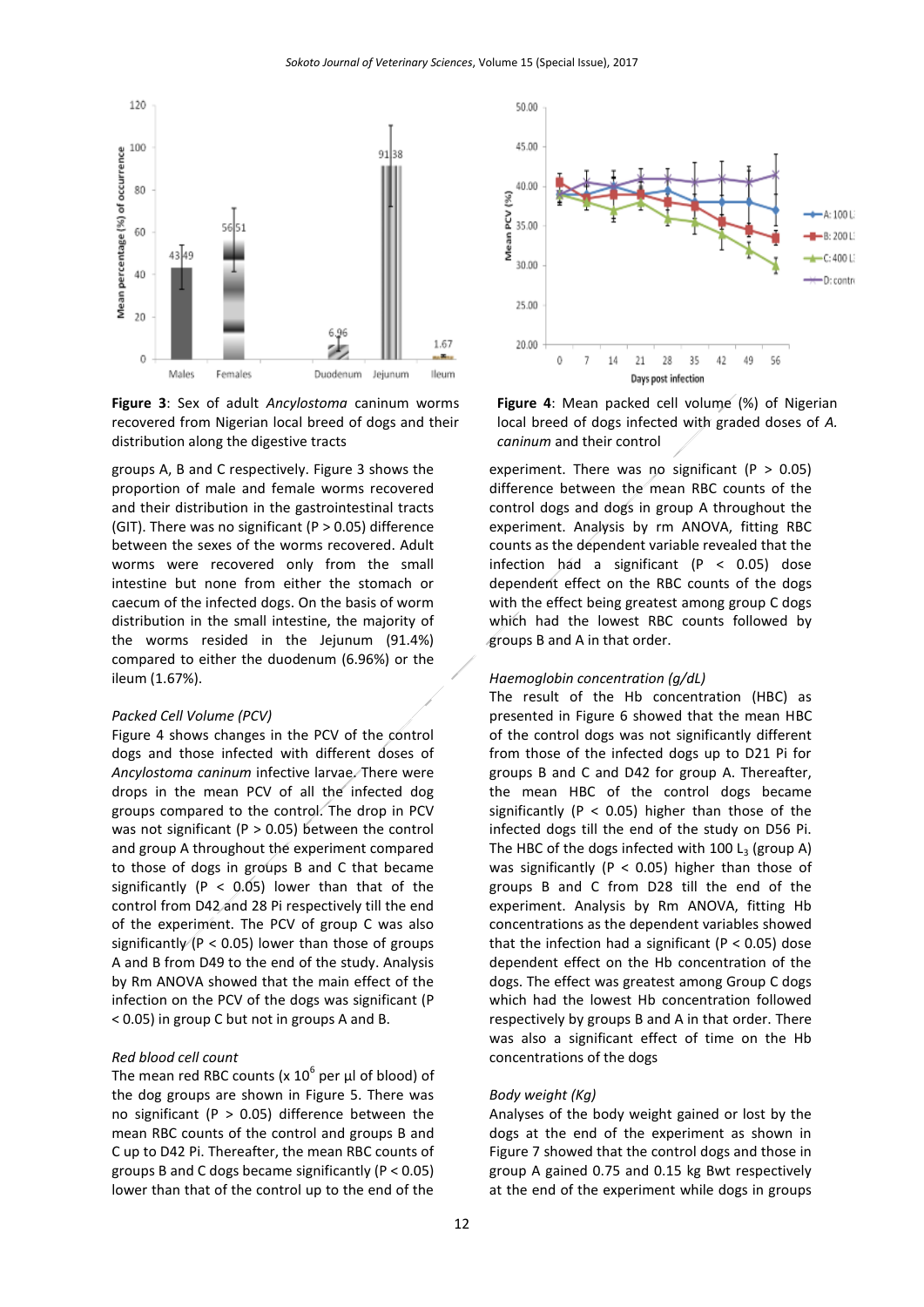

Figure 5: Mean red blood cell counts  $x10^6$  (per  $\mu$ l of blood) of Nigerian local breed of dogs infected with graded doses of *A. caninum* and their control

B and C lost 0.30 and 0.70 Kg of their Bwt respectively compared to their D0 Bwt.

#### **Discussion**

Ancylostomosis has been increasingly recognized as an important clinical problem in dogs all over the world (Bowman *et al.,* 2003). The results obtained in this study showed that the doses of infective *A. caninum* larvae used did not produce overt clinical disease in the dogs as there was no noticeable clinical sign besides pale mucous membrane and transient diarrhoea that were observed in some of the infected dogs. However, Laboratory examination showed that the worms had effects on the hematological values and body weight of the dogs thus suggesting a subclinical course. Subclinical infections  $/$  are frequently observed in most naturally acquired gastrointestinal nematode infections in Nigerian local dogs under field conditions (Anene *et al.,* 1996; Idika *et al.,* 2016).

A pre-patent period of 14-15 days as shown by the occurrence of hookworm eggs in the feaces of the infected dogs in this study is slightly shorter than the pre-patent period of 15-18 days reported by Soulsby (1982). In this study, there was no significant difference in the FEC recorded for groups B and C despite the fact that group C dogs received a higher infective dose of *A. caninum* larvae*.* However, the mean adult worm count of the dogs given 400  $L_3$  (Group C) was significantly higher than those given either 200  $L_3$  or 100  $L_3$ . This is in agreement with the works of Krupp (1961) and Sowemimo and Asaolu (2008a) who noted that the number of eggs laid by female *A. caninum* decreased with increase in worm load. The implication of this finding is that FEC may not be a good indicator trait for measuring the worm



**Figure 6**: Mean haemoglobin concentrations (g/dL) of Nigerian local breed of dogs infected with graded doses of *A. caninum* and their control





burden and intensity of ancylostomosis in Nigerian dogs and this could affect the clinical assessment of the disease.

Based on post mortem, the predilection site of the worm is basicaaly the jejunum, although they were also found in the duodenum and ileum. This result is similar to the findings of Melo *et al.* (1977) who recovered 97.5% of *A. caninum* from the jejunum of 45 dogs examined for the nematode. It is also similar, in part, to previous reports that a greater proportion of the adult *A. caninum* was found in the jejunum than any other region of the small intestine (Sowemimo & Asaolu, 2008b). The results of this study however, contradict other reports that adult *A. caninum* were found mainly in the duodenum (Pinto, 1944; Soulsby, 1982), caecum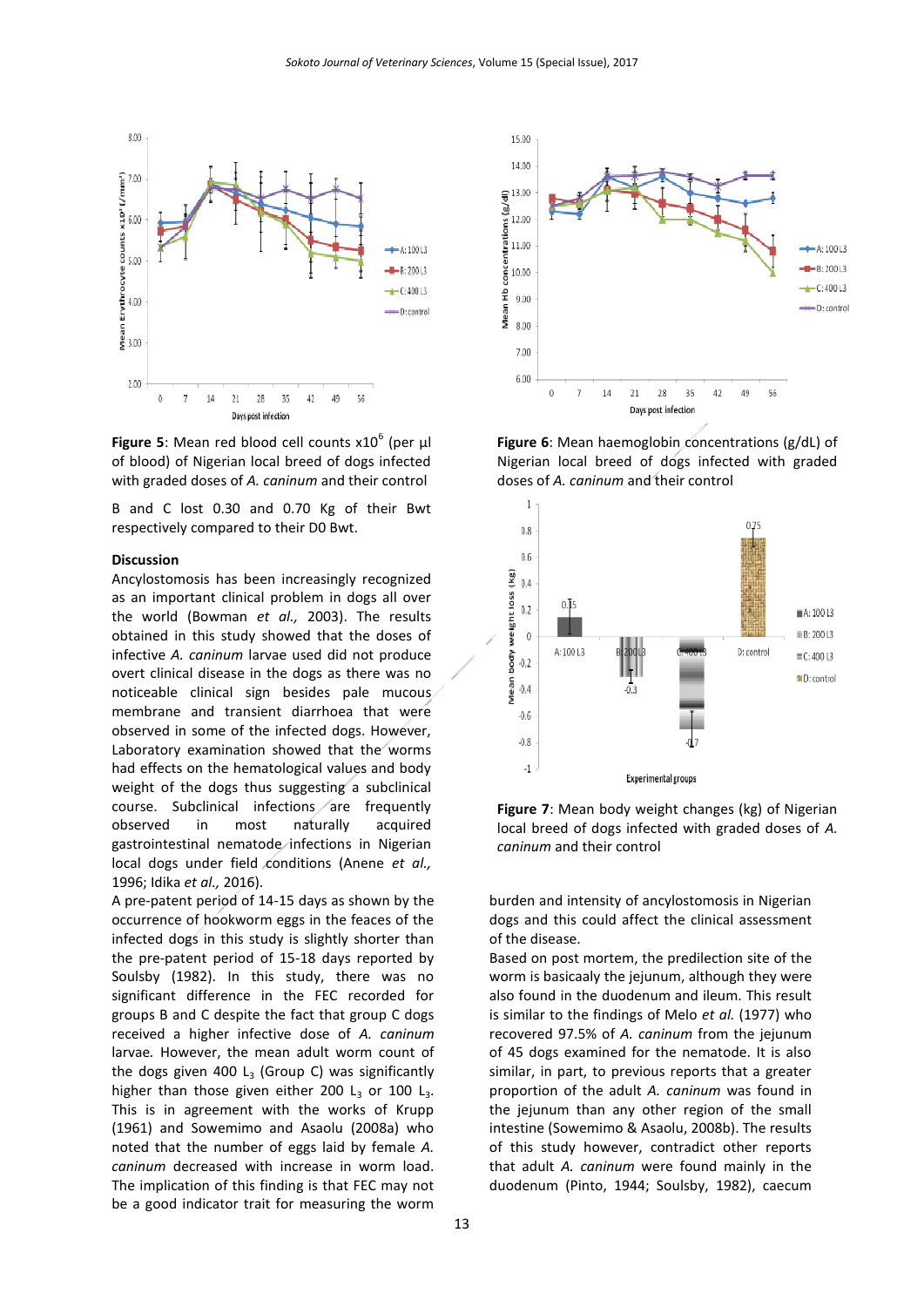and colon (Krupp, 1961) and stomach (Melo *et al.,* 1977).

the blood loss in the intestine due to the feeding habits of the adult parasites (Lefkaditis, 2001; Soulsby, 1982). Similarly, anaemia was observed among the infected dogs as there were decreases in their erythrocyte values which were significant in dogs infected with 200 and 400  $L<sub>3</sub>$  when compared to the uninfected dogs despite the fact that the dogs appeared apparently healthy. The fall in the haematological values was also directly proportional to the doses of the *A. caninum* given; further suggesting that the graded doses of *A. caninum* used in this study were able to produce a mild anemia in the dogs.

The effect of *A. caninum* was also evident on the body weights (BWT) of the infected dogs compared to the uninfected. The result suggests that while the control dogs gained weight at the end of the experiment, the infected groups, particularly groups B and C lost varying amounts of weight by D56. The weight loss was attributed to the effect of the parasites on nutrient absorption. Hookworm infection had been associated with a specific malabsorption syndrome that may be

## **References**

- Aiyedun JO & Olugasa BO (2012). Identification and analysis of dog use, management practices and implications for rabies control in Ilorin, Nigeria. *Sokoto Journal of Veterinary Sciences*, **10** (2): 1-6.
- Anene BM, Nnaji TO & Chime AB (1996). Internal parasitic infections of dogs in the Nsukka area of Enugu state, Nigeria. *Preventive Veterinary Medicine*, **27**(1): 89-94.
- Bowman DD, Lynn RC, Eberhard ML & Alcarez AA (2003). *Georgis' Parasitology for Veterinarians.* Eighth edition, Elsevier Health Sciences Division, St. Louis, USA. Pp 422.
- CAPC (2015). Intestinal parasites-hookworms. Companion Animal Parasite Council bulletin. *[www.capcvet.org/capc](http://www.capcvet.org/capc-recommendations/hookworms)[recommendations/hookworms](http://www.capcvet.org/capc-recommendations/hookworms)*, retrieved 10-02-2015.
- Endrias Z, Yohannes S & Berhanu M (2010). Prevalence of helminth parasites of dogs and owners' awareness about zoonotic parasites in Ambo town, central Ethiopia. *Ethiopian Veterinary Journal*, **14** (2): 17-30
- ESCCAP (European Scientific Counsel Companion Animal Parasites) (2010). Worm control in dogs and cats. Guideline No 1. Second edition[. www.esccap.org,](http://www.esccap.org/) retrieved 08-05- 2015.
- Idika Ik, Ezeudu TA, Eze UU, Aneke CI, Nwosu CO, Onah DN & Chiejina SN (2016). *In-vivo* and *In-vitro* efficacy of albendazole

Anemia is the major pathological effect of *Ancylostomosis* in dogs and this is related to correlated in severity with the parasitic load (Bowman *et al.,* 2003).

In conclusion, the results of this study have shown that the Nigerian local breed of dog is readily susceptible to *A. caninum* infection and that the doses of infection used could only produce mild clinical disease. The implication of such mild form of hookworm disease is that it may evade the attention of the owner to remain untreated with a resultant contamination of the environment with *A. caninum* eggs The study further showed dose dependent effects of *A. canunum* on the measures of pathology in the host, namely, PCV, HBC and BWT whereas such correlation was not obtained between infecting doses and the FEC. This illustrates the limitations of relying on FEC alone in determining the severity of hookworm diseases, especially in secondary ancylostomosis which is usually the case under field conditions. It is therefore recommended that other ancillary Laboratory examinations such as the determination of the PCV and HBC be used to corroborate with the results of FEC.

> against canine ancylostomosis: A possible presence of anthelmintic resistance in Nigerian local breed of dogs. *Research Journal Parasitology*, **11** (1-2): 20-26.

- Junquera P (2014). Albendazole, anthelmintic for Veterinary use on cattle, sheep, goats, pig, poultry, dogs and cats against roundworms, tapeworms and liver fluke. Source: *Parasitipedia.net*, retrieved 08- 04-2014.
- Krupp IM (1961). Effects of crowding and of superinfection on habitat selection and egg production in *Ancylostoma caninum*. *Journal of Parasitology*, **47**(6): 957-961.
- Lefkaditis M (2001). Ancylostomiasis in dog. *Scientia Parasitologica,* **2**(1): 15-22.
- Mello EBF, Rocha UF, Mauge GC, Campos MS & Dell'porto A (1977). Distribution of genus *Ancylostoma* (Dubini, 1843) along the digestive tube of the dog. *Arquivos do Instituto Biológico Sao Paulo*, **44**(1-2): 85- 87.
- Overgaauw PAM & Boersema JH (1998). A survey of *Toxocara* infections in cat breeding colonies in the Netherlands. *Veterinary Quarterly,* **20**(1): 9-11.
- Pinto C (1944). Infectious and Parasitic Diseases of Domestic Animals Including Their Transmission To Humans. Editora Cientifica, Rio de Janeiro, Brazil. Pp 760
- Ramírez-Barrios RA, Barboza-Mena G, Munoz J, Angulo-Cubillan F, Hernandez E, Gonzalez